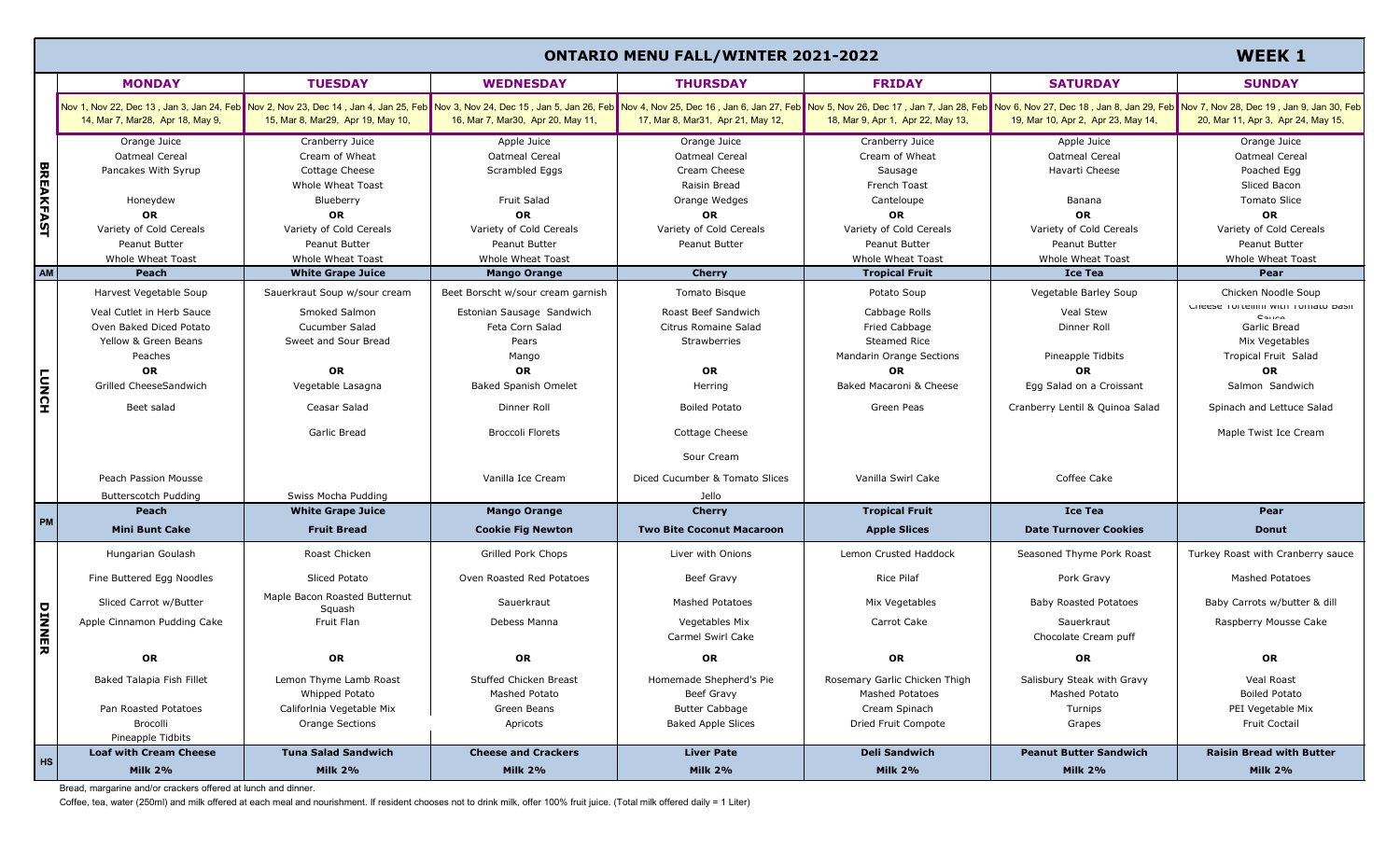|                  | <b>ONTARIO MENU FALL/WINTER 2021-2022</b>                                  |                                                                                                                                                                                                                                                                      |                                                |                                                       |                                                |                                                                     |                                                          |
|------------------|----------------------------------------------------------------------------|----------------------------------------------------------------------------------------------------------------------------------------------------------------------------------------------------------------------------------------------------------------------|------------------------------------------------|-------------------------------------------------------|------------------------------------------------|---------------------------------------------------------------------|----------------------------------------------------------|
|                  | <b>MONDAY</b>                                                              | <b>TUESDAY</b>                                                                                                                                                                                                                                                       | <b>WEDNESDAY</b>                               | <b>THURSDAY</b>                                       | <b>FRIDAY</b>                                  | <b>SATURDAY</b>                                                     | <b>SUNDAY</b>                                            |
|                  | 21, Mar14, Apr 4, Apr 25, May 16,                                          | Nov 8, Nov 29, Dec 20, Jan 10, Jan 31, Feb Nov 9,Nov 30, Dec 21, Jan 11, Feb 1, Feb 1, Feb 1, Feb 1, Feb 1, Feb 1, Dec 2, Jan 12, Feb 2, Jan 12, Feb 2, Feb Nov 11, Dec 2, Jan 13, Feb 2, Bec 23, Jan 13, Feb 3, Feb 3, Dec 3,<br>22, Mar 15, Apr 5, Apr 26, May 17, | 23, Mar 16, Apr 6, Apr 27, May 18,             | 24, Mar 17, Apr 7, Apr 28, May 19,                    | 25, Mar 18, Apr 8, Apr 29, May 20,             | 26, Mar 19, Apr 9, Apr 30, May 21,                                  | 27, Mar 20, Apr 10, May 1, May 22,                       |
|                  | Cranberry Juice<br>Cream of Wheat                                          | Apple Juice<br>Oatmeal Cereal                                                                                                                                                                                                                                        | Cranberry Juice<br>Oatmeal Cereal              | Cranberry Juice<br>Oatmeal Cereal                     | Apple Juice<br>Cream of Wheat                  | Orange Juice<br>Oatmeal Cereal                                      | Cranberry Juice<br>Oatmeal Cereal                        |
|                  | Scrambled Eggs                                                             | Cottage Cheese                                                                                                                                                                                                                                                       | Egg, Sausage & Cheese on English<br>Muffin     | Boiled Egg                                            | <b>Cheddar Cheese</b>                          | French Toast                                                        | Fried Egg                                                |
| <b>BREAKFAST</b> | Waffle<br><b>Fruit Salad</b>                                               | Banana Bread<br>Honey dew                                                                                                                                                                                                                                            | <b>Whole Wheat Toast</b><br>Orange Wedge       | <b>Whole Wheat Toast</b><br>Canteloupe                | Raisin Bread<br>Banana                         | Vanilla Yogurt<br><b>Blueberries</b>                                | Sliced Bacon<br>Whole Wheat Toast<br><b>Tomato Slice</b> |
|                  | OR<br>Variety of Cold Cereals<br><b>Peanut Butter</b><br>Whole Wheat Toast | OR<br>Variety of Cold Cereals<br>Peanut Butter<br><b>Whole Wheat Toast</b>                                                                                                                                                                                           | OR<br>Variety of Cold Cereals<br>Peanut Butter | <b>OR</b><br>Variety of Cold Cereals<br>Peanut Butter | OR<br>Variety of Cold Cereals<br>Peanut Butter | OR<br>Variety of Cold Cereals<br>Peanut Butter<br>Whole Wheat Toast | OR<br>Variety of Cold Cereals<br><b>Peanut Butter</b>    |
| <b>AM</b>        | <b>Peach</b>                                                               | <b>White Grape Juice</b>                                                                                                                                                                                                                                             | <b>Mango Orange</b>                            | <b>Cherry</b>                                         | <b>Tropical Fruit</b>                          | <b>Ice Tea</b>                                                      | <b>Pear</b>                                              |
|                  | Cauliflower Soup                                                           | Spillach Soup with Sour Cream<br>Carnich                                                                                                                                                                                                                             | Turkey Rice soup                               | Cabbage Roll Soup                                     | Beef Barley Soup                               | Pea Soup                                                            | Pork & Cabbage Soup                                      |
|                  | Beef Pot Pie                                                               | <b>Imitation Crab Salad</b>                                                                                                                                                                                                                                          | Kielbasa Cabbage & Potato Stew                 | Ground Beef w/ Mushroom & Gravy                       | Liver Pate                                     | Cottage Cheese Fruit Plate                                          | Hot dog on Bun                                           |
|                  | Mixed Green Salad                                                          | Red Onion & Cucumber Salad                                                                                                                                                                                                                                           |                                                | Mashed Potato                                         | Dark Rye, Pickles                              | Croissant                                                           | Onion Mustard, Ketchup, Relish                           |
|                  | Apricots                                                                   | Rye Bread                                                                                                                                                                                                                                                            | Bun                                            | Peas                                                  | Mushroom Salad                                 | Fruit Flan                                                          | <b>Baked Beans</b>                                       |
|                  |                                                                            | Grapes                                                                                                                                                                                                                                                               | Jello<br>OR                                    | <b>Tropical Fruit Salad</b>                           | Diced Pear                                     |                                                                     | <b>Baked Apple</b>                                       |
| <b>LUNCH</b>     | OR                                                                         | OR                                                                                                                                                                                                                                                                   | <b>Rigas Sprates</b>                           | OR                                                    | OR                                             | OR                                                                  | OR                                                       |
|                  | Ham Salad                                                                  | Homemade Pancakes                                                                                                                                                                                                                                                    | Latvian Bread                                  | Cheese Pizza                                          | Homemade Veal Cutlet                           | Turkey Loaf with Warm Pineapple<br>Salsa                            | Krakovska Sausage Sandwich                               |
|                  | Chick Pea Salad                                                            | Bacon                                                                                                                                                                                                                                                                | Potato Salad                                   | Tossed Salad with dressing                            | Garden Salad                                   | <b>Steamed Rice</b>                                                 | Pea & Carrot Salad                                       |
|                  | Dinner Roll                                                                | <b>Fruit Compote</b>                                                                                                                                                                                                                                                 | Tomato & Onion salad w/ Vinegrette<br>Dressina | Yogurt                                                | Dinner Roll                                    | Italian Veg                                                         | White Chocolate Mousse                                   |
|                  | Orange Cake                                                                | Banana Pudding                                                                                                                                                                                                                                                       | Swiss Mocha Pudding                            |                                                       | <b>Tangarine Mousse</b>                        | Mango                                                               |                                                          |
| <b>PM</b>        | Peach                                                                      | <b>White Grape Juice</b>                                                                                                                                                                                                                                             | <b>Mango Orange</b>                            | <b>Cherry</b>                                         | <b>Tropical Fruit</b>                          | <b>Ice Tea</b>                                                      | <b>Pear</b>                                              |
|                  | <b>Coconut Macaroon</b>                                                    | <b>Fruit Loaf</b>                                                                                                                                                                                                                                                    | <b>Apple Slices</b>                            | <b>Donut</b>                                          | Yogurt                                         | <b>Palm Leaf Cookie</b>                                             | <b>Apple Turnover Cookie</b>                             |
|                  | <b>Butter Chicken</b>                                                      | Baked Cod Loin                                                                                                                                                                                                                                                       | Country Fried Pork Chop                        | <b>BBQ Ribs</b>                                       | <b>Marinated Steak</b>                         | Salisbury Steak                                                     | Roast Pork with Gravy                                    |
|                  | Rice                                                                       | Mashed Potato                                                                                                                                                                                                                                                        | Fried Sliced Potato                            | Oven Roast Potato                                     | Baked Potato w/ sour cream                     | Gravy                                                               | Mashed Potato                                            |
|                  | Broccoli                                                                   | Sauteed Squash                                                                                                                                                                                                                                                       | Cauliflower with Cheese Sauce                  | Sauerkraut                                            | Sauteed Mushroom & Onions                      | Mashed Potato                                                       | Sauerkraut                                               |
| DINNER           | Carrot Cake                                                                | Rice Pudding                                                                                                                                                                                                                                                         | Cappucino Cake                                 | Blueberries                                           | Trifle                                         | Green Beans<br>Steusel                                              | Lemon Merigue Pie                                        |
|                  | OR                                                                         | OR                                                                                                                                                                                                                                                                   | OR                                             | OR                                                    | OR                                             | OR                                                                  | OR                                                       |
|                  | Meatloaf                                                                   | Pork Schnitzel                                                                                                                                                                                                                                                       | Stuffed Chicken Breast                         | Roast Leg of Lamb                                     | Salmon w/ Dill Sauce                           | Cottage Roll                                                        | Roast Beef                                               |
|                  | Red Baked Potato                                                           | Country Diced Potato                                                                                                                                                                                                                                                 | Scallop Potato w/bacon                         | Mashed Potato                                         | Rice                                           | O'Brien Potatoes                                                    | <b>Boiled Potato</b>                                     |
|                  | Peas & Carrots                                                             | Sauerkraut                                                                                                                                                                                                                                                           | Corn                                           | Winter Blend                                          | Broccoli                                       | Creamy Parmesan Brussel Sprouts                                     | Italian                                                  |
|                  | Diced Pear                                                                 | Banana                                                                                                                                                                                                                                                               | Ice Cream                                      | Pineapple Tidbits                                     | Peaches                                        | Manadarin                                                           | Mandarin Oranges                                         |
| <b>HS</b>        | <b>Egg Salad Sandwich</b>                                                  | <b>Liver Pate w/Sweet &amp; Sour Bread</b>                                                                                                                                                                                                                           | <b>Carrot Pineapple Loaf w/cream</b><br>cheese | <b>Salmon Sandwich</b>                                | <b>Peanut Butter &amp; Jam Sandwich</b>        | <b>Tuna Sandwich</b>                                                | <b>Cheese and Crackers</b>                               |
|                  | Milk 2%<br>Bread margarine and/or crackers offered at lunch and dinner     | <b>Milk 2%</b>                                                                                                                                                                                                                                                       | <b>Milk 2%</b>                                 | <b>Milk 2%</b>                                        | <b>Milk 2%</b>                                 | <b>Milk 2%</b>                                                      | Milk 2%                                                  |

ad, marga

Coffee, tea, water (250ml) and milk offered at each meal and nourishment. If resident chooses not to drink milk, offer 100% fruit juice. (Total milk offered daily = 1 Liter)